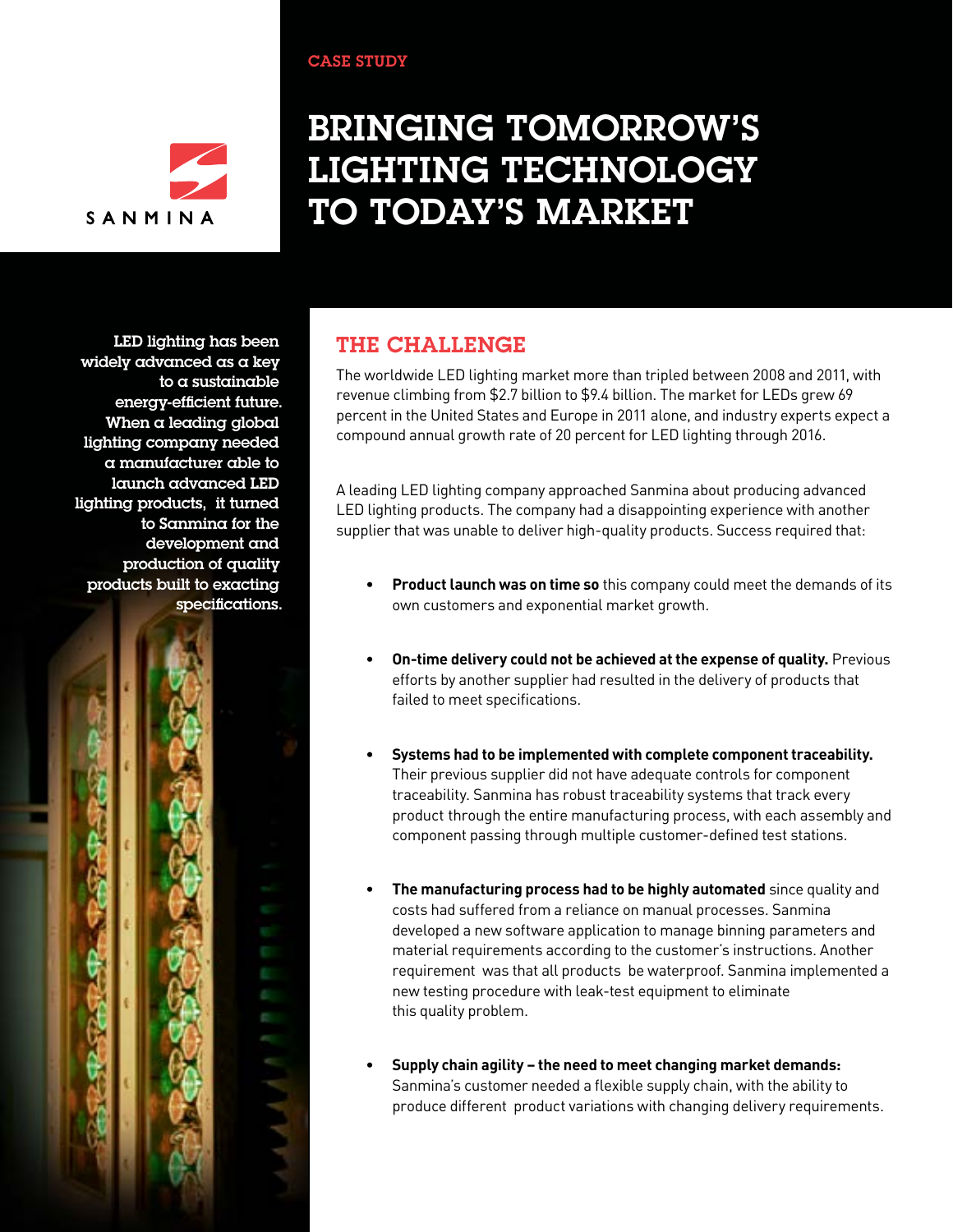#### WHY SANMINA

I

Sanmina takes a unique approach to manufacturing partnerships. Factors that helped realize the benefits of a collaboration with Sanmina included:

- • **Advanced manufacturing and I.T. systems, enabling on time delivery.** Sanmina has systems in place that make supply chain issues visible.
- • **Sanmina has substantial experience with the manufacturing of LED lighting products.** For example, Sanmina applied its expertise with testing color temperature in the development of a critical binning process.
- **Sanmina provides cost-effective solutions.** Sanmina was selected as a partner after considering all aspects of product and total landed costs and, Sanmina delivered lower costs with process Automation.
- • **Sanmina provided substantial savings in shipping costs.** The Sanmina facility selected for manufacturing is located in Mexico, based in part on the complexity of the supply chain and costs for shipping certain raw materials. The lower costs of both inbound and outbound freight optimized total landed costs.
- A trusted partnership based on successful prior collaborations. Sanmina was a known and trusted partner, having designed and manufactured complex LED lighting products for this customer before.
- Sanmina earned excellent results during quality audits. Production, quality, I.T. systems and inventory management audits earned Sanmina high marks.

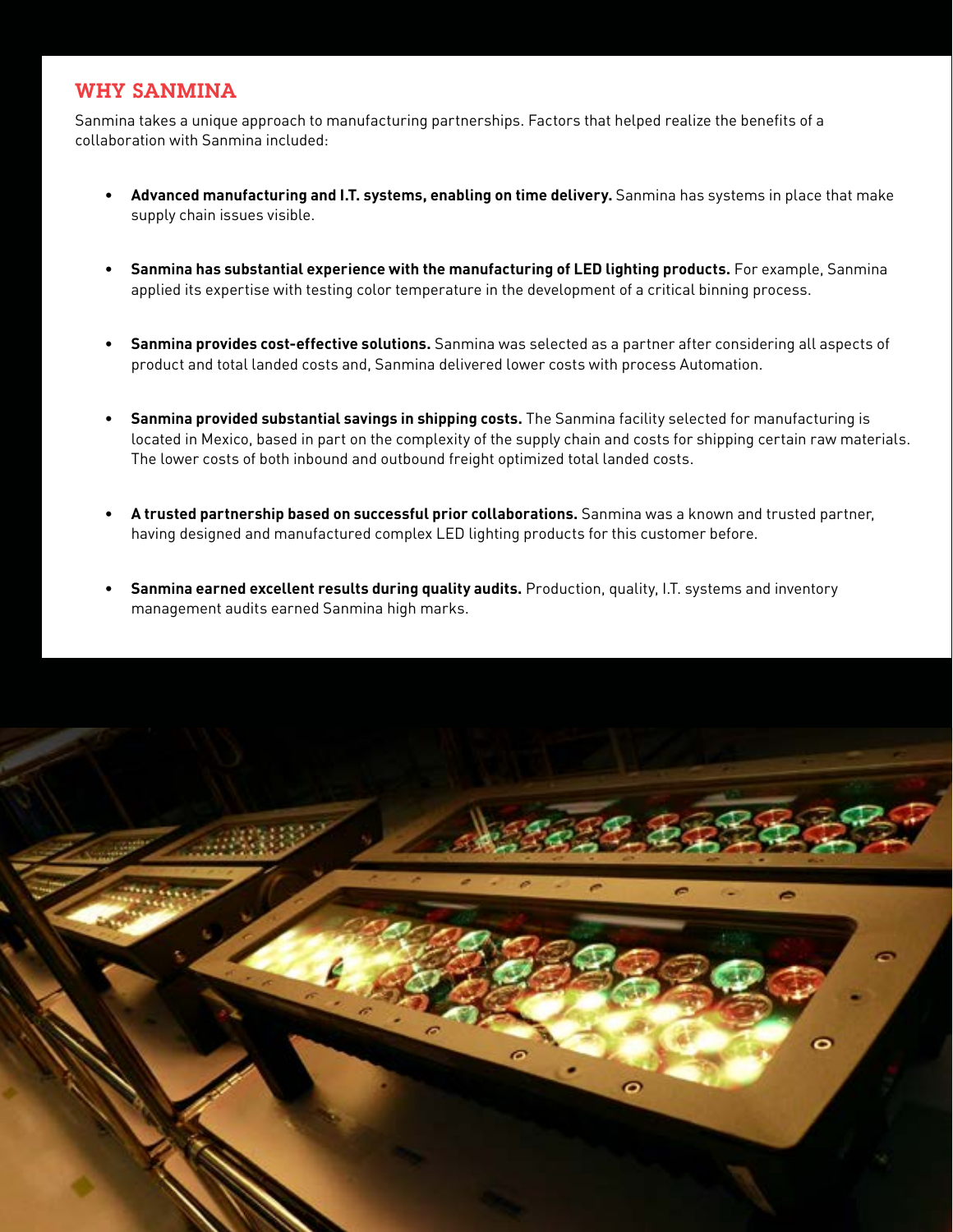### THE APPROACH

A systematic approach was used to develop the manufacturing processes and supply chains for three different product families. Work began immediately with the following steps:

Comprehensive project planning. Senior Sanmina personnel traveled to the customer location to develop a complete plan.

**Customer Review.** Sanmina put a customer focus team in place, with representatives from each major function. The team followed a structured approach for new product introduction in order to meet each deadline.

Execution. Comprehensive traceability systems track every step of manufacturing, from the first station to the finished product:

- Automated Process Control. The plant supplemented that system by implementing automation to avoid human error and to control complex processes.
- **Visible Metrics.** Key manufacturing and business indicators including quality, delivery and supply chain metrics were tracked and made visible to the team and management.
- Commit/Delivery Plan. Sanmina develops a plan that it shares with its customer on a weekly basis so the customer knows the status of manufacturing and delivery operations.

#### **Engineering**

Three product lines were awarded to Sanmina. For each of these, Sanmina installed a dedicated production line. Each production line was designed to achieve the best overall process flow.

In order to offer our customer process improvements as production continued, the customer focus team initiated several Improvement (Kaizen) Events to reduce overall costs.

#### **Materials**

Timely receipt of materials was critical to production ramp-up for each product line. Efficient procurement was particularly important, based on tight deadlines dictated by commitments made by our customer to its own partners.

#### **Quality Assurance**

High-quality production of lighting products calls into play unique process control and testing processes. Sanmina developed automated processes to control quality at critical steps and implemented strict performance testing and burn-in processes to achieve superior quality.